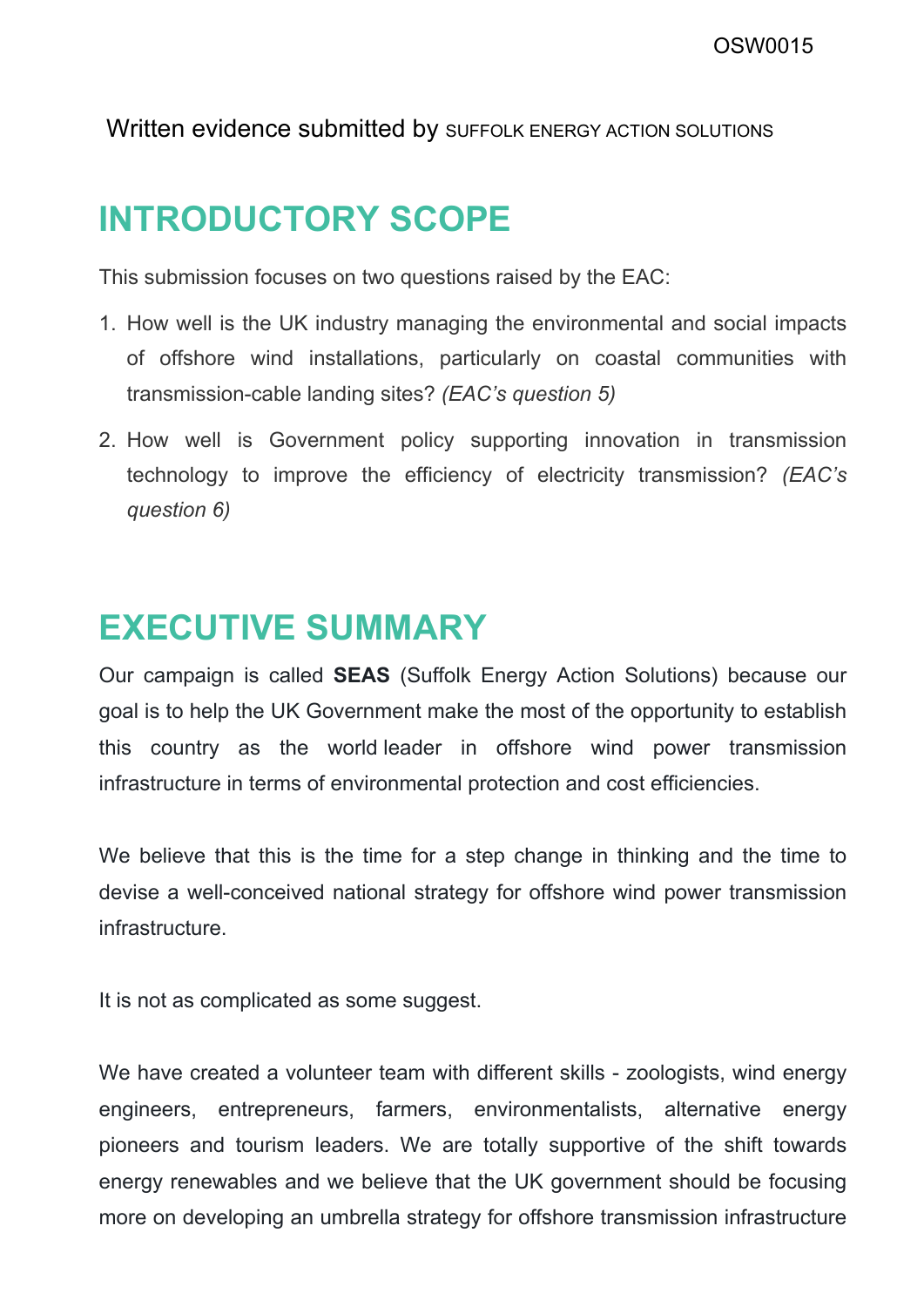around the coast of East Anglia in order to optimise the principal environmental, social and economic outcomes.

We have been working with specialists across Norfolk and Suffolk, and even though our detailed submission concentrates on coastal Suffolk because that is where we live, we have joined together with Norfolk residents and councillors to explore the opportunity for the East Anglia region to be considered as one single area for the optimisation of offshore transmission infrastructure. If we were to be invited to make a presentation to the EAC, we would of course bring a team of both Norfolk and Suffolk specialists to show the plans that we have drawn up indicating an offshore modular grid around the coast of East Anglia.

The UK government has expressed its goal to become world class in its generation of energy renewables. This aim cannot be achieved if the DELIVERY SYSTEM undermines those principal outcomes.

Green energy is no longer green if the delivery system destroys unspoilt, fragile countryside, desecrates medieval villages and ravages rare habitats.

A better alternative is available. We can express this as follows:

- A. Move the plans for new incremental onshore "transmission-cable landing sites" to a holistic offshore modular grid with only two MEGA HUB substation and interconnectors sites located on already industrialised brownfield sites closer to the key urban destinations for this power, one near the Thames estuary and the other near King's Lynn.
- B. Use the latest technology to construct a sea corridor for this wind power to be pooled and taken to the Grid avoiding environmental catastrophe.
- C. Devise a business model whereby each power company pays a levy to use the corridor, having set up offshore substations, artificial islands, hub platforms and whatever makes most sense to keep the wind power away from fragile coasts of East Anglia. This collective system will be more cost-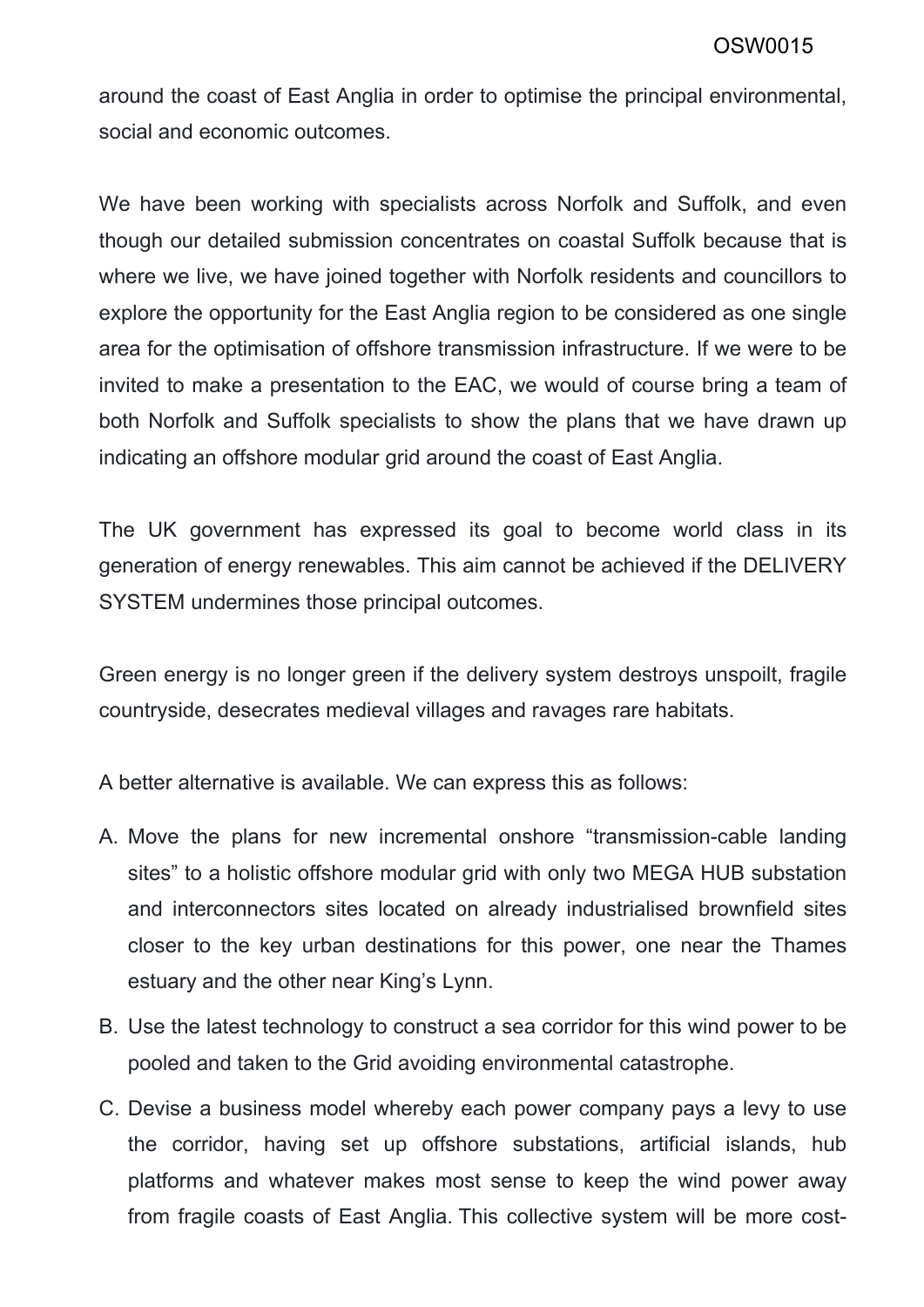efficient because it avoids huge mitigation costs, time delays through judicial reviews (mitigation is not always available) and negative PR for all parties concerned. The tax payer is willing to pay a small premium for having green energy delivered in this way. The legislation needs to be updated in order to enable this holistic strategy to be implemented. This requires political will, quite simply. The COVID-19 crisis has demonstrated that the UK Government and other institutions can move quickly where there is a pressing need.

- D. Establish a realistic but fast track timetable for this holistic project. Our engineer specialists have researched what is being done in other North Sea countries including Belgium, Germany, Holland, Denmark and Norway. This delivery system can be set up in just four years, not ten years as is often quoted by ScottishPower and others. What's more, it will cost no more than £5 billion. The power companies will pay for part of these initial costs and the tax payer will pay for another part.
- E. Within UK universities, energy companies and institutions, we have access to some of the leading researchers and engineers in this field. We recommend that a cross-department task force is set up with representatives from DEFRA, BEIS, National Grid and Ofgem working alongside relevant specialists within an agreed timetable and set of objectives to deliver this holistic strategy.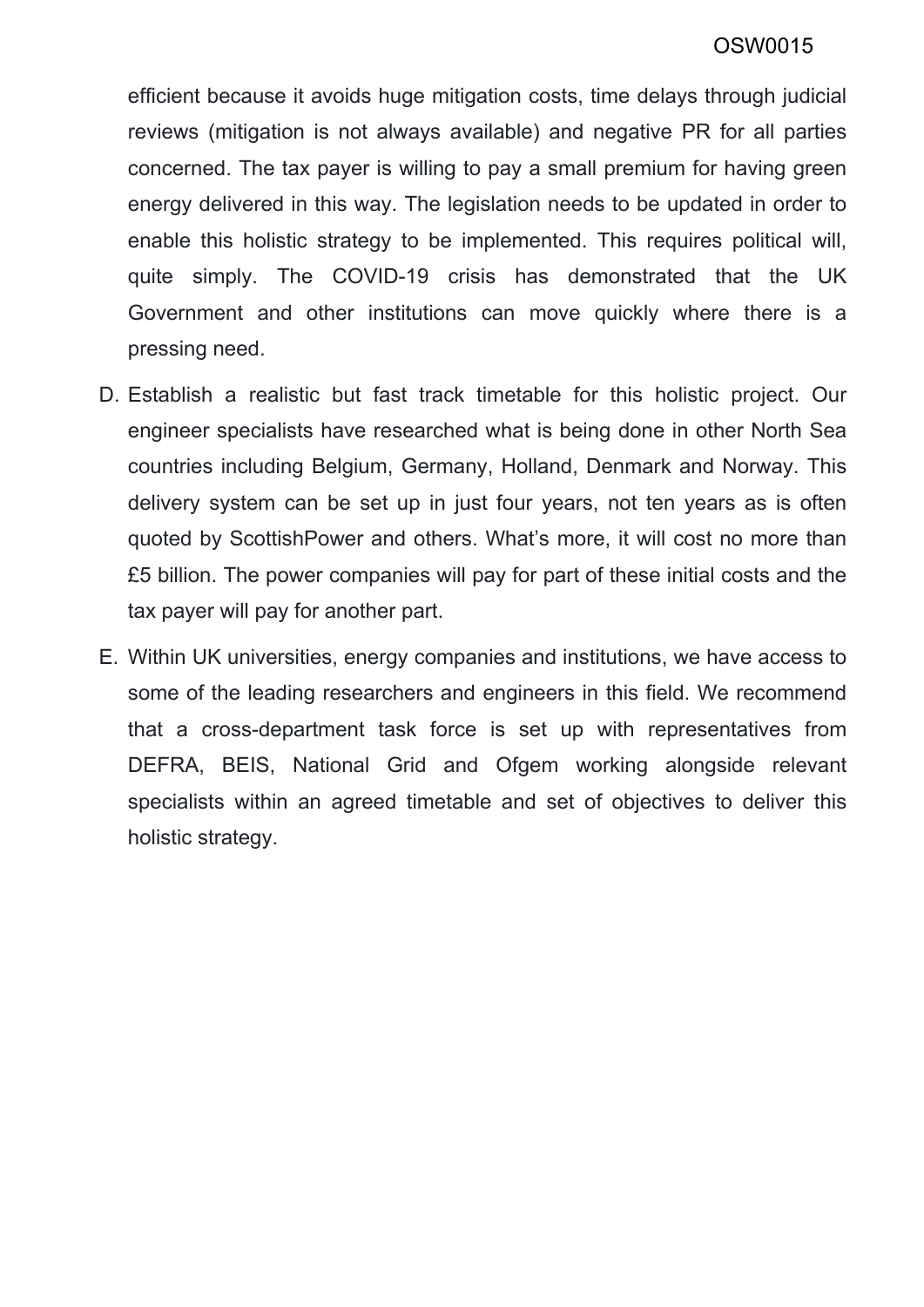## **CONTENTS**

|                                               | Page           |
|-----------------------------------------------|----------------|
| <b>Introductory Scope</b>                     | $\overline{2}$ |
| <b>Executive Summary</b>                      | $\overline{2}$ |
| The Campaign                                  | 6              |
| The 12 Energy Projects                        | 7              |
| <b>The Cumulative Effect</b>                  | 8              |
| The Immediate Threat:<br><b>SPR Windfarms</b> | 9              |
| The Places Affected                           | 11             |
| The Issues                                    | 12             |
| The Opportunity for a New<br>Solution         | 17             |
| Contacts                                      | 20             |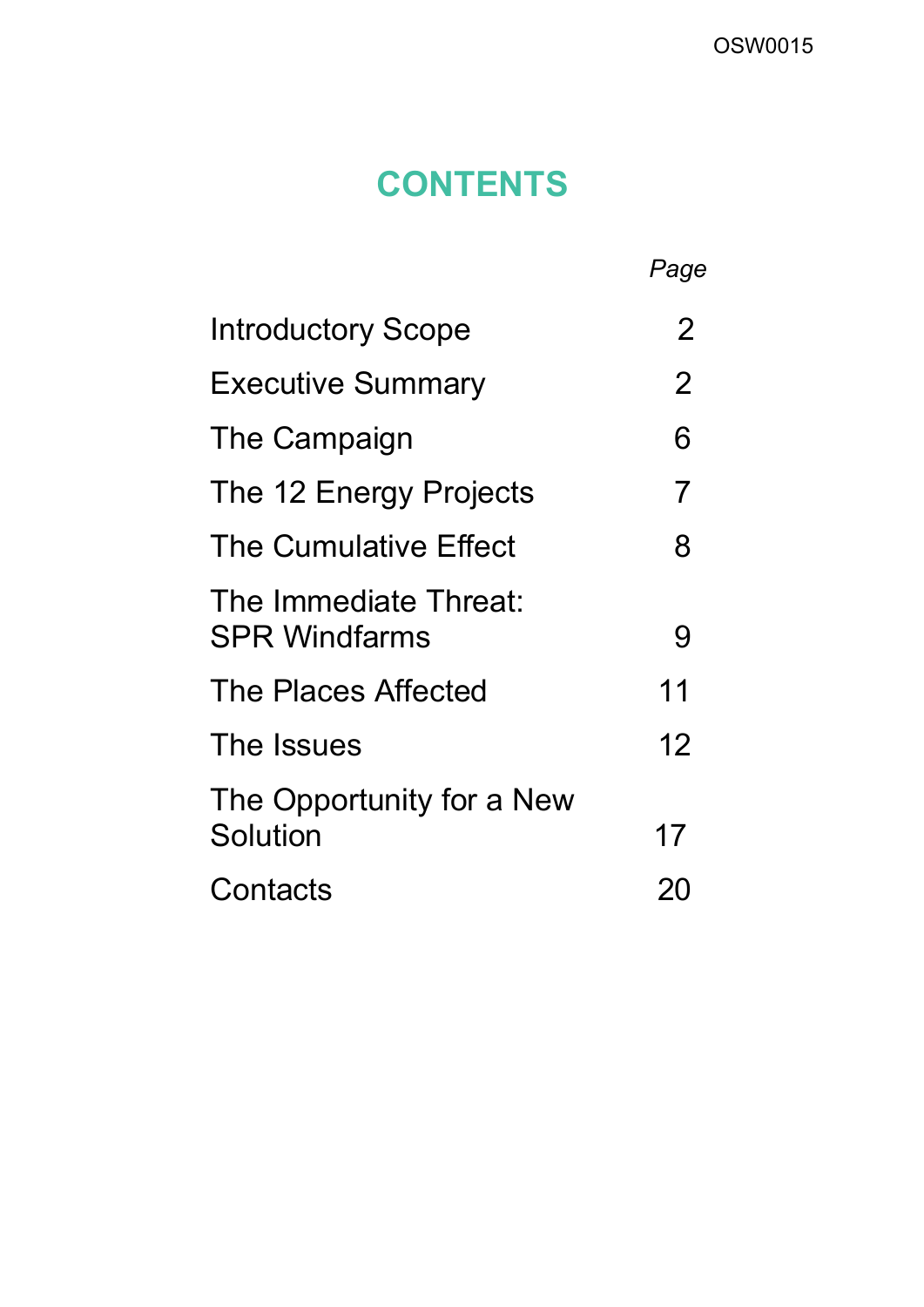## **THE CAMPAIGN**

SEAS (Suffolk Energy Action Solutions) was founded in August 2019 as a grassroots campaign to make people aware of the impending onslaught of Energy projects that will descend upon East Anglia in the next 10 to 20 years.

#### **SEAS is in favour of offshore wind energy farms.**

#### **SEAS is against the current proposed plans for the onshore delivery of that wind power.**

SEAS's mission is to make the UK Government aware of the uncoordinated plans for up to 12 Energy Projects proposed, in particular, for one small area of East Suffolk, with the inevitable economic and environmental harm they will do, causing untold hardship for its inhabitants, environment and economy.

SEAS believe that the UK Government needs urgently:

- to call for an immediate moratorium to review all Offshore Wind Farm Development Consent Orders (DCOs),
- to call for a cross-departmental inquiry into the adverse impacts of onshore substations, and
- $-$  to create a national strategy for offshore transmission infrastructure, which incorporates offshore solutions, such as an Offshore RingMain (ORM), modular grid with substation offshore platforms and Island Hubs.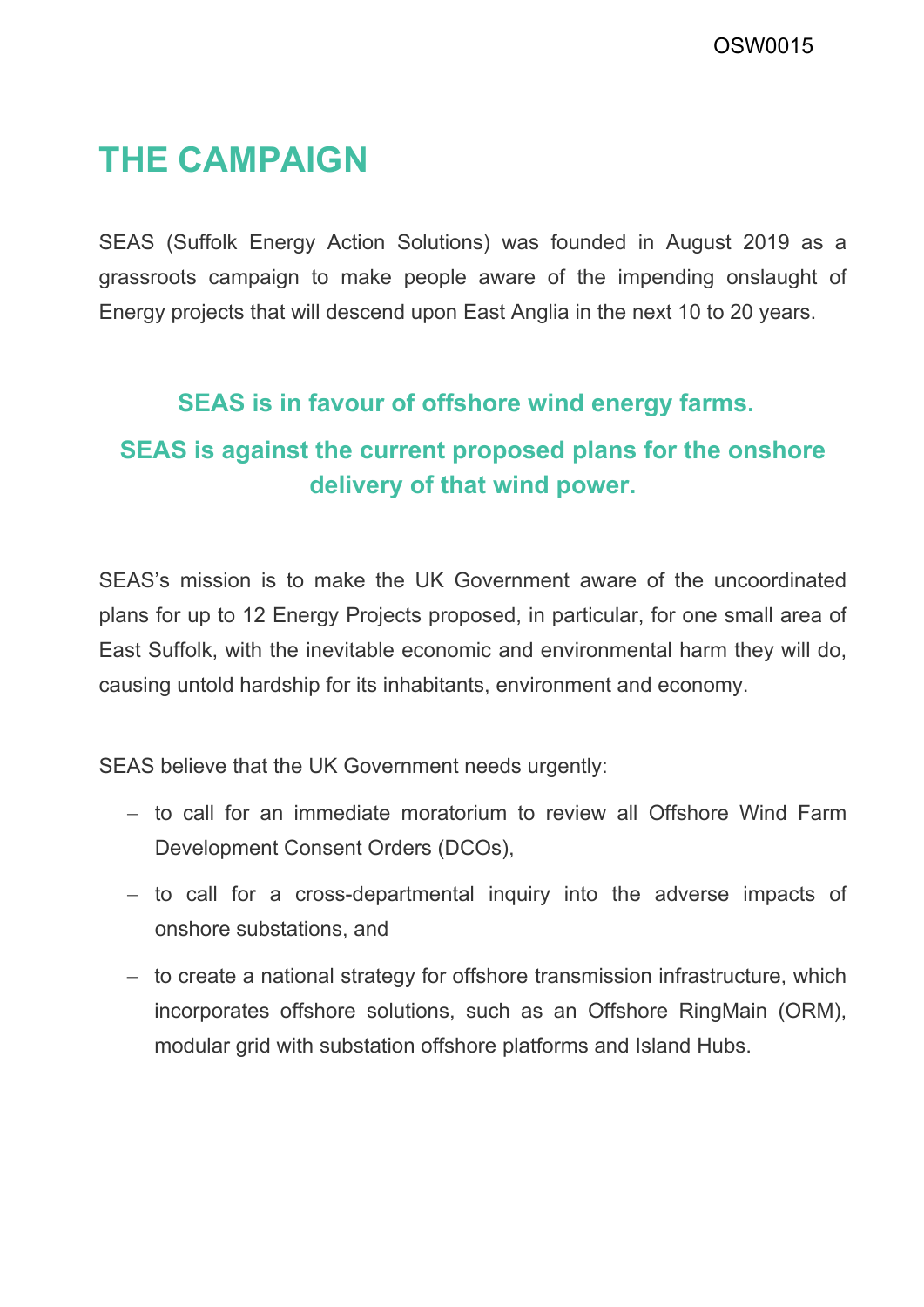## **THE 12 ENERGY PROJECTS**

#### **HERITAGE COAST v ENERGY COAST**

East Coast Suffolk has traditionally been called the "Heritage Coast". Now, it is being renamed the "Energy Coast" through the emergence of 12 energy projects. This is their status:

- 1. ScottishPower Renewables (SPR) EA1 Wind Farm and Onshore transmission infrastructure completed and now Online
- 2. ScottishPower Renewables (SPR) EA3 Wind Farm and Onshore transmission infrastructure completed – yet to go Online
- 3. Sizewell B Judicial Review on District Council planning decision <https://www.bbc.co.uk/news/uk-england-suffolk-50940974>
- 4. EA1N SPR DCO Application submitted and going into the Examination period [https://infrastructure.planninginspectorate.gov.uk/projects/eastern/east-anglia](https://infrastructure.planninginspectorate.gov.uk/projects/eastern/east-anglia-two-offshore-windfarm/?ipcsection=docs)[two-offshore-windfarm/?ipcsection=docs](https://infrastructure.planninginspectorate.gov.uk/projects/eastern/east-anglia-two-offshore-windfarm/?ipcsection=docs)
- 5. EA2 SPR DCO Application submitted and going into the Examination period [https://infrastructure.planninginspectorate.gov.uk/projects/eastern/east-anglia](https://infrastructure.planninginspectorate.gov.uk/projects/eastern/east-anglia-two-offshore-windfarm/?ipcsection=docs)[two-offshore-windfarm/?ipcsection=docs](https://infrastructure.planninginspectorate.gov.uk/projects/eastern/east-anglia-two-offshore-windfarm/?ipcsection=docs)
- 6. Sizewell C preparing for DCO application at end of March 2020 [https://infrastructure.planninginspectorate.gov.uk/projects/eastern/sizewell-c](https://infrastructure.planninginspectorate.gov.uk/projects/eastern/sizewell-c-new-nuclear-power-station/?ipcsection=docs)[new-nuclear-power-station/?ipcsection=docs](https://infrastructure.planninginspectorate.gov.uk/projects/eastern/sizewell-c-new-nuclear-power-station/?ipcsection=docs)
- 7. National Grid Nautilus Sounding out local Parish Councils, Town Councils other stakeholders and compiling environmental studies. <https://www.nationalgrid.com/document/125601/download>
- 8. National Grid Eurolink no information as yet, but will follow the footstep of Nautilus
- 9. Greater Gabbard Extension written to Stakeholders [https://sse.com/newsandviews/allarticles/2019/08/greater-gabbard-extension](https://sse.com/newsandviews/allarticles/2019/08/greater-gabbard-extension-successful-in-habitat-regulations-assessment-process/)[successful-in-habitat-regulations-assessment-process/](https://sse.com/newsandviews/allarticles/2019/08/greater-gabbard-extension-successful-in-habitat-regulations-assessment-process/)
- 10.Galloper Extension no information as yet, but will follow in the footsteps of Greater Gabbard
- 11.SCD1 Sizewell Kent interconnector National Grid this appears to have been sanctioned without going through the DCO process
- 12.SCD2 Sizewell Kent interconnector National Grid say this will quickly follow on from SCD1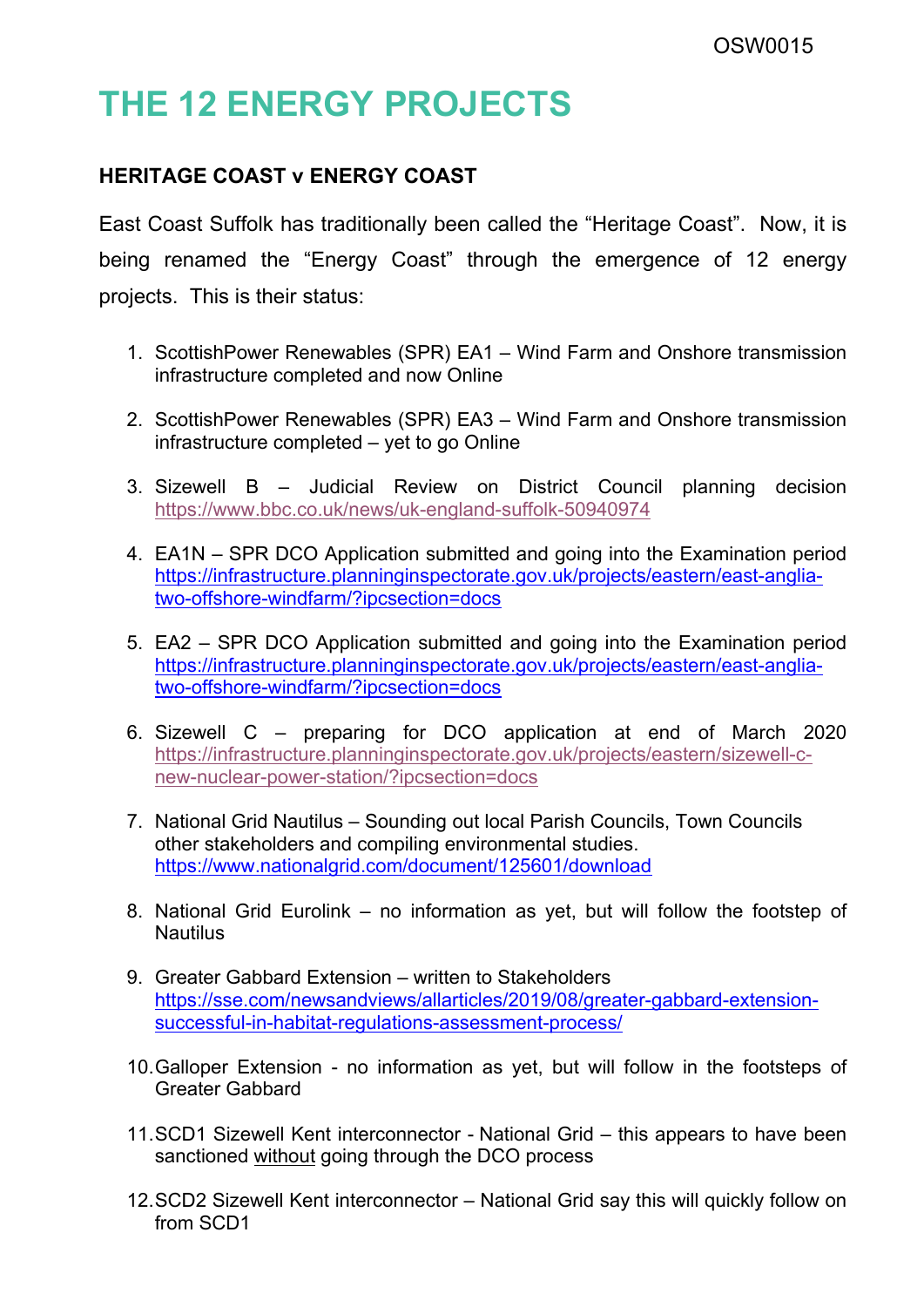## **THE CUMULATIVE EFFECT**

Offshore wind projects cannot (as currently) be assessed in isolation. There is a cumulative impact from the numerous, consecutively occurring, energy projects on and around the Suffolk coast. Any proposals need to take into account the known 12 Energy Projects. Whilst all projects are considered in isolation by the planning inspectorate, local communities and environments are left vulnerable to the cumulative effects.



The Crown Estates Round 4 leasing of more North Sea bed will cause a further tsunami of windfarms and associated onshore development. Where will they land?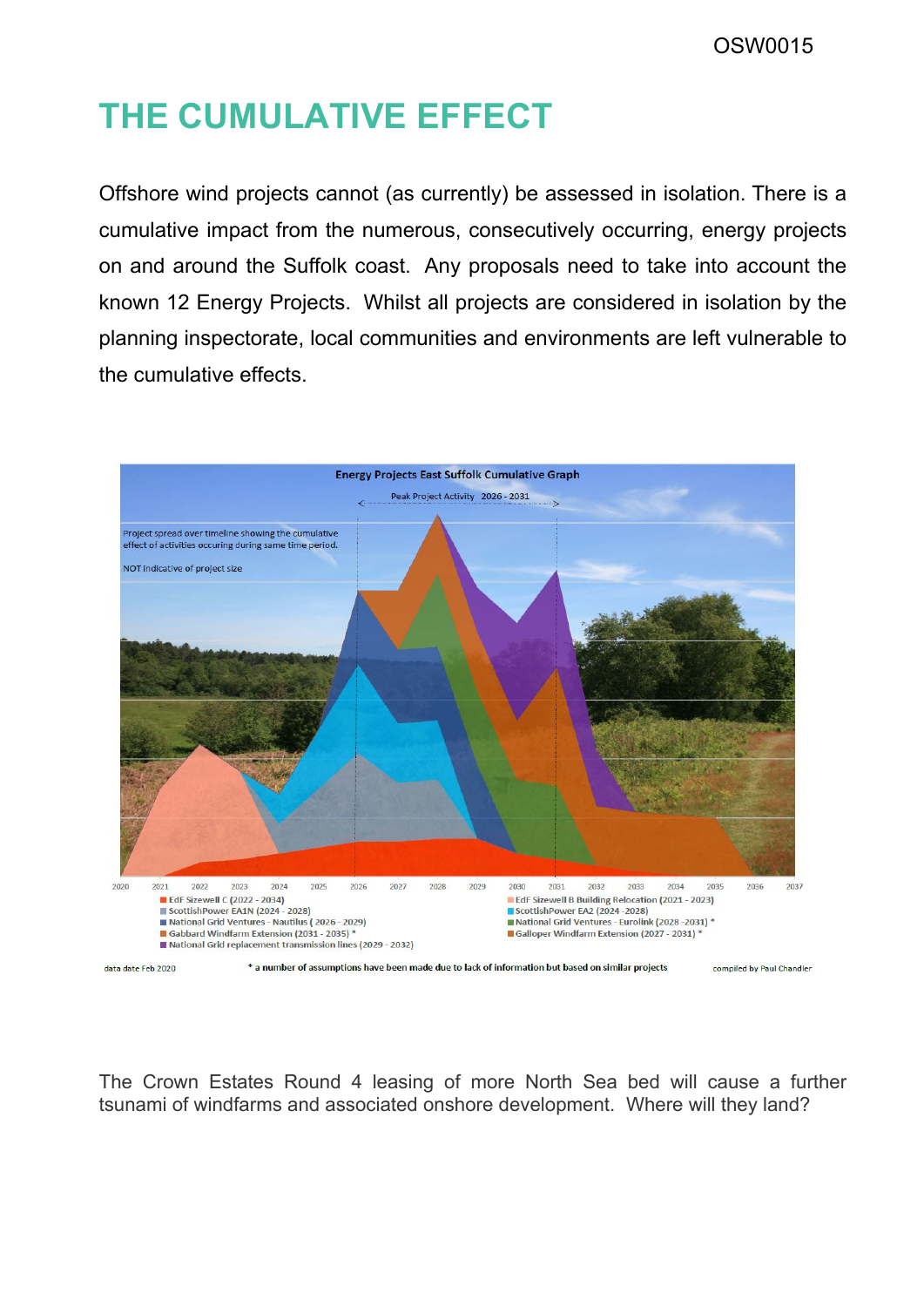

## **THE IMMEDIATE THREAT: SPR WINDFARMS**

#### **EAST ANGLIA ONE NORTH and EAST ANGLIA TWO**

ScottishPower Renewables (an indirect subsidiary of Spanish multinational electric utility company, Iberdrola, SA) has submitted two applications to the Planning Inspectorate for two separate development consent orders (DCO) for the construction and operation of the East Anglia ONE North (EA1N) and East Anglia TWO (EA2) Offshore Windfarms. These were submitted to the Planning Inspectorate in tandem. Development consent for EA1N and EA2 is required to the extent that the development is or forms part of a Nationally Significant Infrastructure Project (NSIP). As NSIPs, the projects fall within the remit of the Secretary of State. If these two projects are approved, they open the flood gates for a raft of other energy projects, industrialising and concreting over currently unspoilt countryside in Coastal Suffolk.

It is unprecedented to have two DCOs assessed in tandem and to date this has caused immense confusion not just for the community but for the Planning Inspectorate, which has to duplicate all its inspection processes.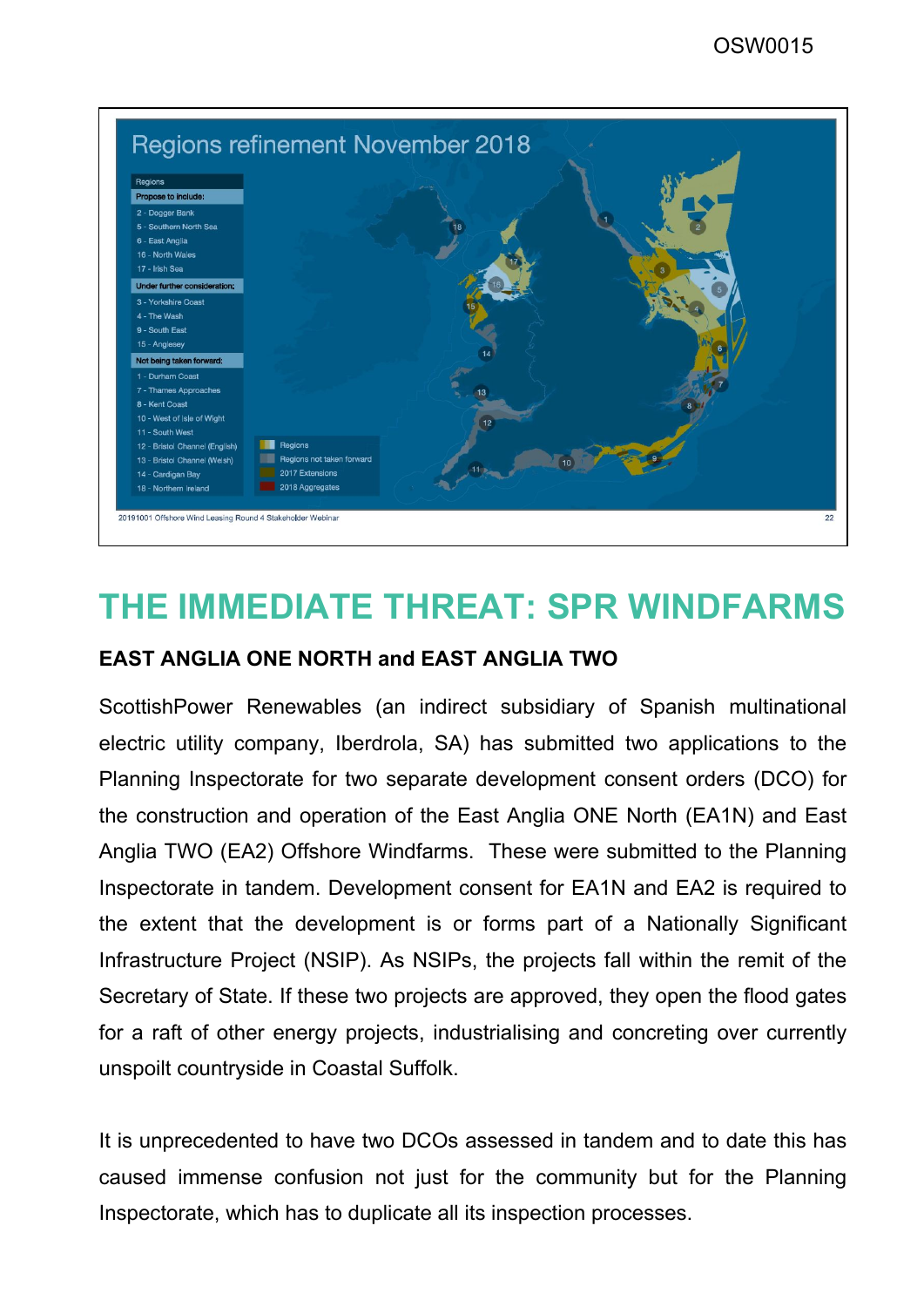The proposed location for the offshore windfarms is in the southern North Sea, approximately 36 km and 32.6 km respectively from the Suffolk coast at its nearest point and would occupy an area of up to 208 /218 km². The landfall connection for both works will be located through the fragile cliffs north of Thorpeness, and the onshore substation and overhead line realignment works will be located in the vicinity of Grove Wood, Friston.

The Development Consent Order would, amongst other things, authorise:

- 1. Up to 67 offshore wind turbines and their foundations for EA1N and 75 for EA2;
- 2. One offshore meteorological mast and its foundations for each project;
- 3. Subsea cables for each project connecting the wind turbines and the offshore platforms;
- 4. Up to one offshore construction, operation and maintenance platform and its foundations for both projects;
- 5. Up to four offshore electrical platforms and their foundations for both projects;
- 6. A network for each project of subsea platform link cables;
- 7. Up to two offshore subsea export cables to transmit electricity from the offshore electrical platforms to landfall located north of Thorpeness in Suffolk for each project;
- 8. Two sets of landfall connection works north of Thorpeness;
- 9. Two sets of onshore cables commencing at landfall and running to the onshore substation in the vicinity of Grove Wood, Friston;
- 10.A new EA1N onshore substation in the vicinity of Grove Wood, Friston and a second for EA2 in close proximity;
- 11.Overhead line realignment works in proximity to Grove Wood, Friston, including permanent realignment of a short section of the northern and southern overhead line circuits including the reconstruction and/or relocation of up to two pylons, and construction of up to one additional pylon in order to realign the northern overhead power lines and the reconstruction and/or relocation of up to one pylon in order to realign the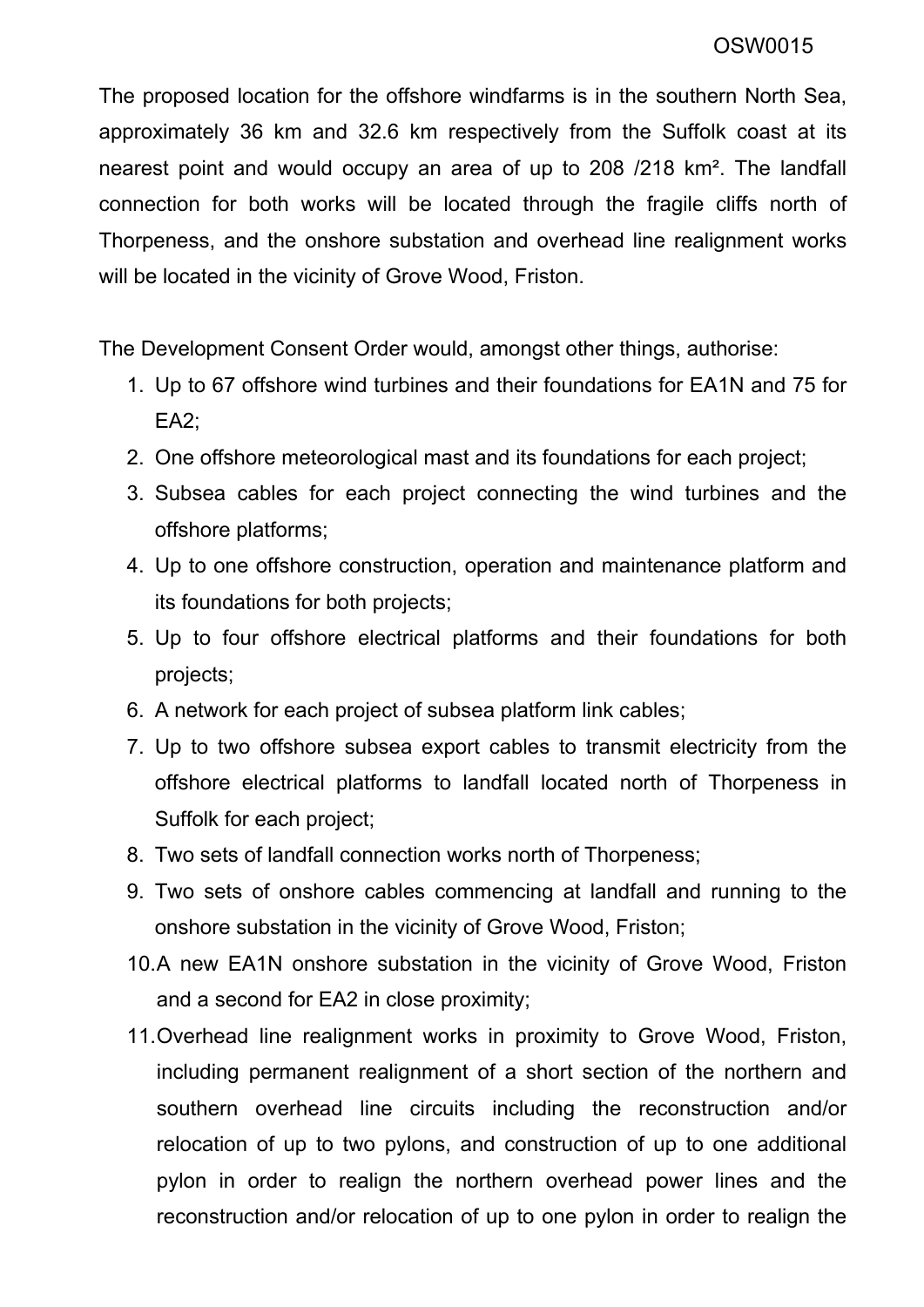northern overhead lines and the reconstruction and/or relocation of up to one pylon in order to realign the southern overhead lines;

- 12.Temporary diversion of the northern and southern overhead line circuits;
- 13.Temporary construction of up to three permanent cable sealing end compounds (one of which may include circuit breakers) and underground connectors;
- 14.A new National Grid Substation covering an area of 30 acres approximately 18m high; and
- 15. Associated development comprising such other works as may be necessary or expedient for the purposes of or in connection with the relevant part of East Anglia One North and East Anglia Two.

## **THE PLACES AFFECTED**

Ten communities will be hemmed in by the construction of haul roads, cable routes, substations, connectors and interconnectors for up to 15 years and probably more, as shown in the map below.

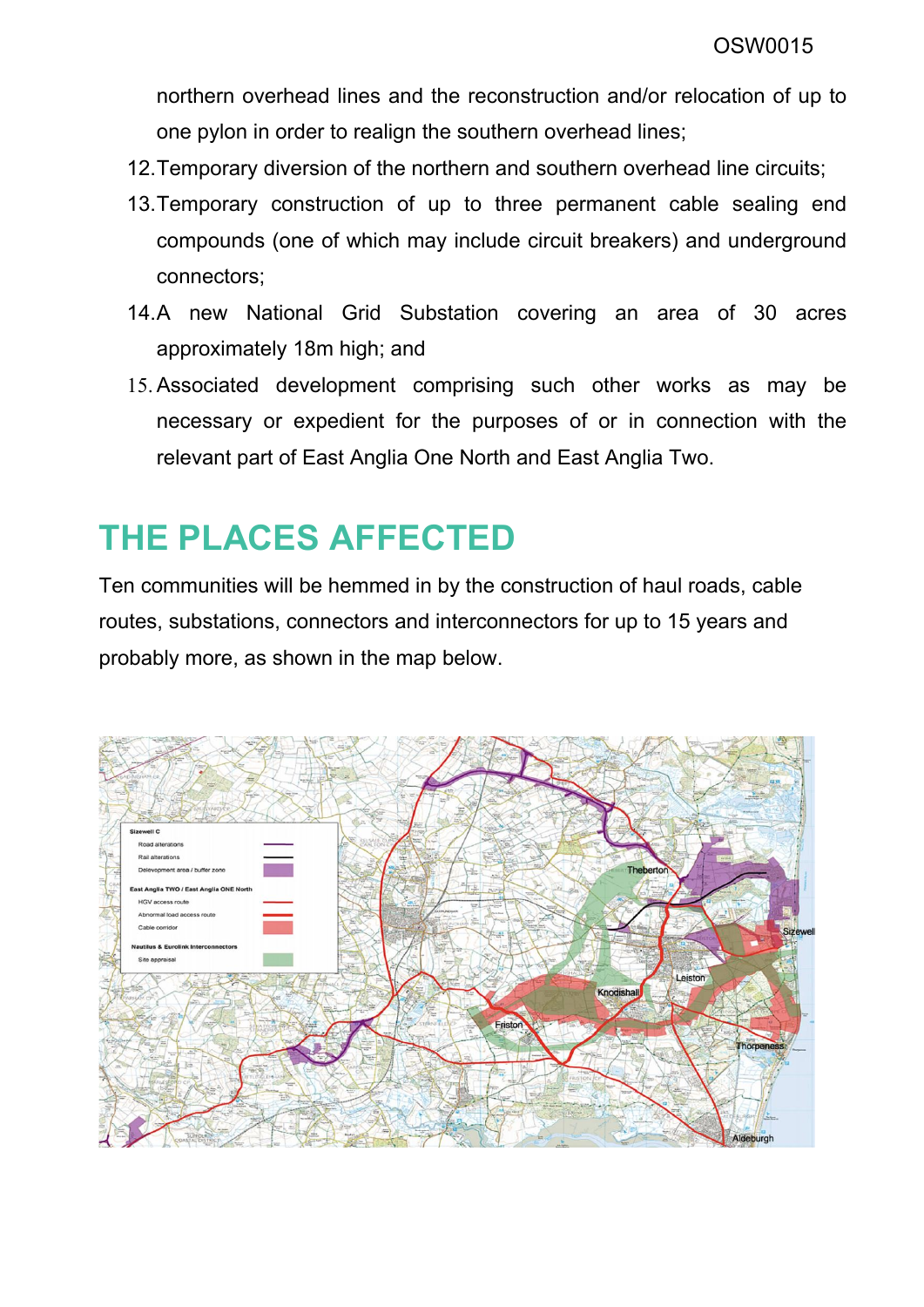- 1. **THORPENESS** A residential and tourist destination with hospitality outlets affected by Landfall.
- **2. SIZEWELL** A residential and leisure destination affected by the cable corridor and compounds.
- **3. ALDRINGHAM** A residential area affected by the cable corridor crossing the B1122 and the River One Hundred.
- **4. LEISTON** the main town that will be impacted from the massive influx of temporary workers (the adverse social impact from the construction of Sizewell B is well documented).
- 5. **THEBERTON** Residential area and Farmland affected by Sizewell C Haul Road.
- 6. **KNODISHALL** Residential area and Farmland and a pinch point for HGV traffic.
- **7. FRISTON** Substations and Interconnectors the industrialisation of a medieval village.
- **8. SAXMUNDHAM** Residential and main grocery shopping area.
- **9. ALDEBURGH** The main tourist town with consequential impact on retail, hospitality and leisure activities.
- **10.SNAPE and SNAPE MALTINGS** these are accessed predominantly from the A1094, the main HGV access road from the A12.

Other villages and towns from Ipswich to Lowestoft will be adversely affected by the heavy traffic and congestion caused by the increased load of HGVs and other commercial vehicles required to bring about the proposed onshore infrastructure projects. These include the popular seaside destinations of Southwold and Walberswick and the local market towns of Woodbridge and Wickham Market.

## **THE ISSUES**

There are a number of issues that need to be considered fully within the remit of a formal review. These are the salient issues with amplifying comments:

#### 1. **SITE SELECTION AND ALTERNATIVES**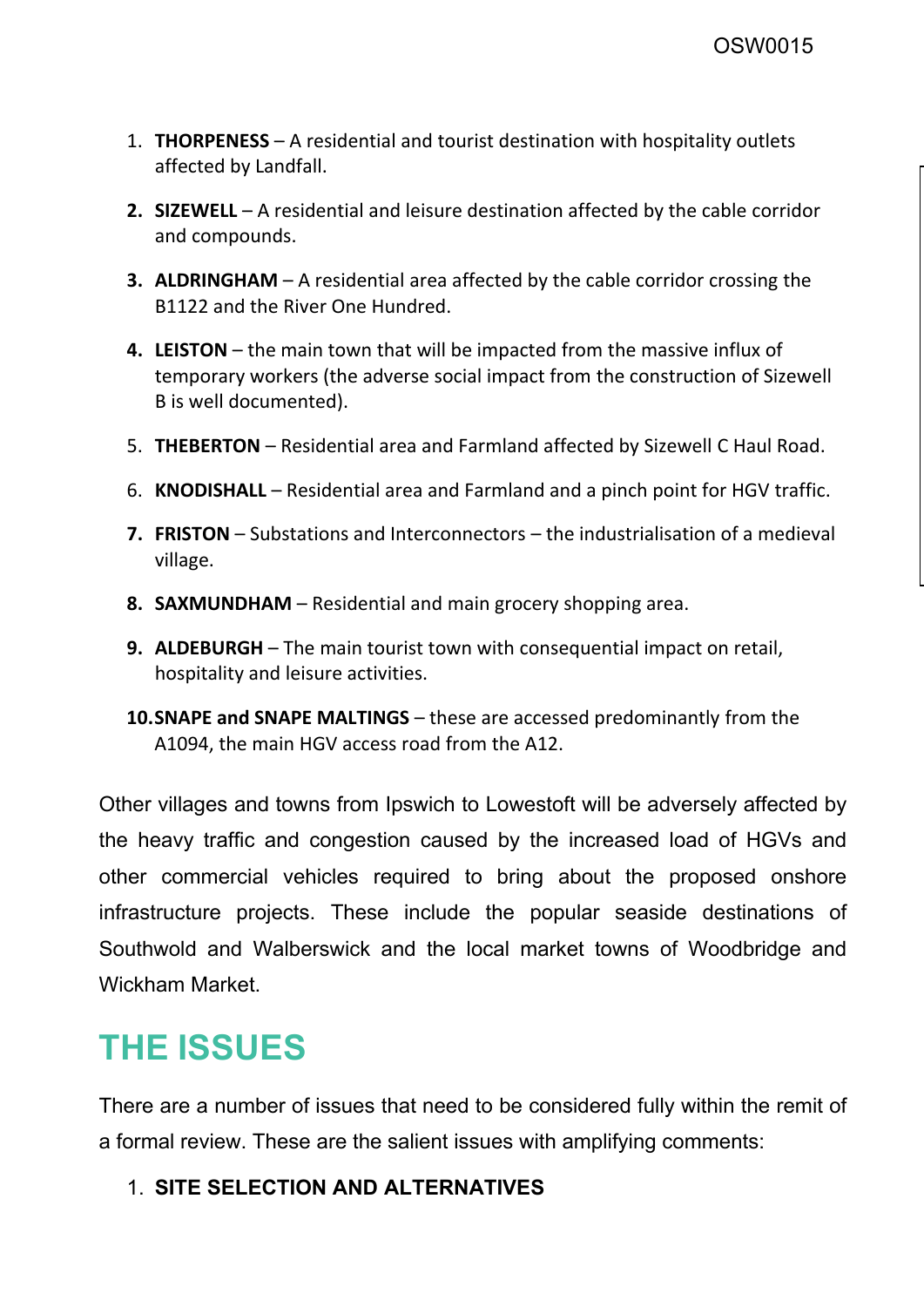- $-$  It is unclear why a coastal area rich in wildlife and exceedingly rare habitats was chosen over brownfield sites more suited to industrialisation. Alternatives, such as ORM or Island Hubs also appear to have been overlooked in the Application.
- National Grid has not answered many of the community's questions and appear to have been absent during the consultation and the application process
- Ofgem, as a consumer cost regulator, has failed since the area chosen will cost more in cabling and mitigation each time new infrastructure is built, than alternative offshore solutions and/or a brownfield site would cost costs which will be passed on to electricity consumers.
- 2. **THE CUMULATIVE EFFECT** on local communities and environment of up to 12 energy projects occurring consecutively over 12 to 15 years has not been fully taken into account: See above for maps and graphs.

#### 3. **LANDFALL**

- Unsuitability of Landfall site due to fragility of Thorpeness Coralline Cliffs, shifting tidal shoreline, coastal erosion, and climate change.
- The Landfall site will affect the England Coast Path and the first National Trail in Suffolk which are anticipated to bring health and economic benefits

#### 4. **ENVIRONMENT**

- 11 km of cable trenches 50m wide destroying environmentally sensitive areas of AONB, SSSI, SPA, including The Sandlings and Fens heaths:
- UK has 20% of the planet's lowland heathland which is internationally recognised as a 'rare habitat'. It should be actively protected and not destroyed.

#### 5. **WILDLIFE**

 Threat to wildlife: it is not possible to mitigate damage to habitats of protected or endangered wildlife such as bats, badgers, barn owls, nightingales, red deer and many species of migrating birds that live along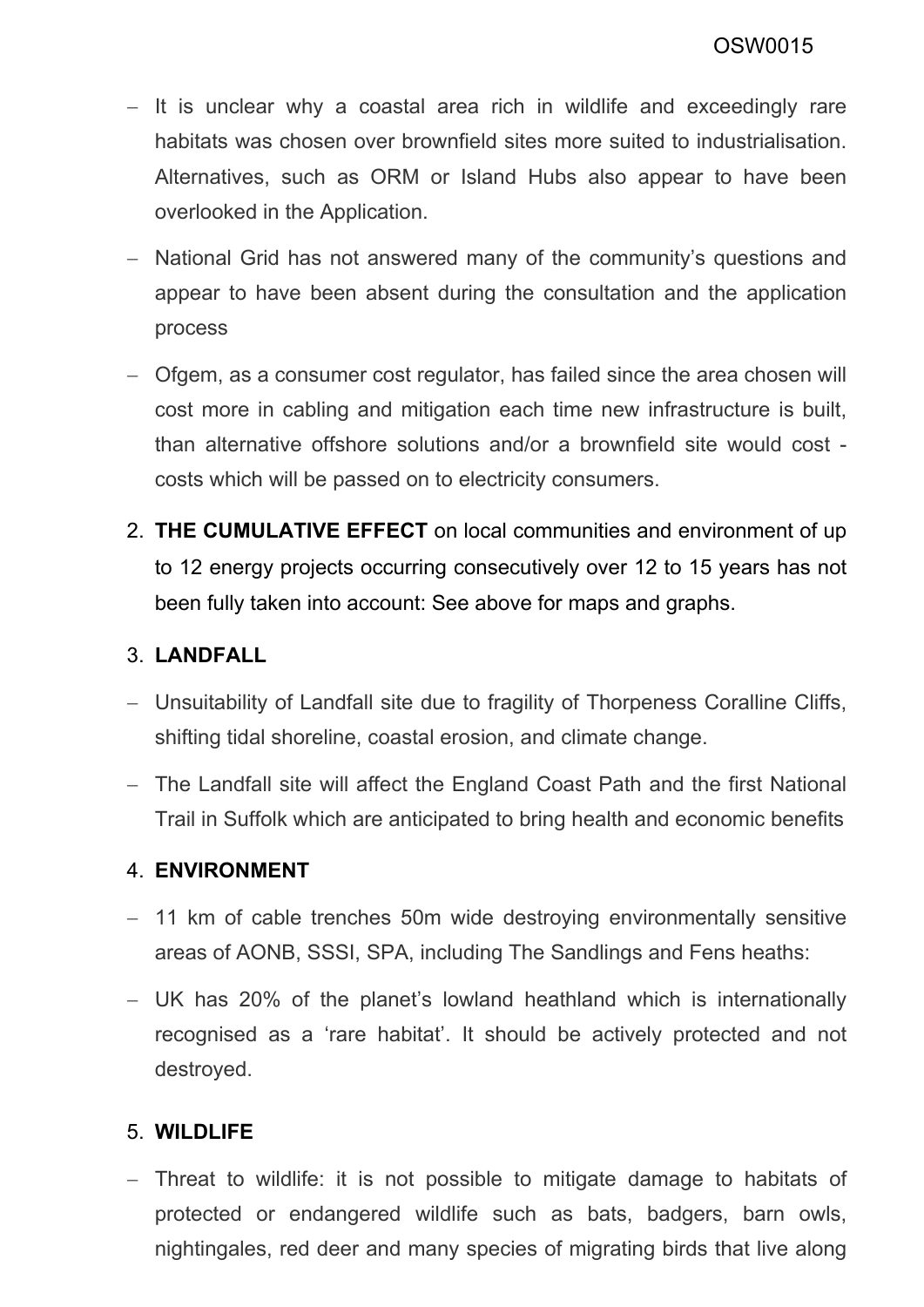the line of the intended cable route. For non-volant species, the destruction and modification of wildlife habitats, eg ground disturbance, is highest (Lovich & Ennen, 2013): soil compaction from heavy machinery can collapse burrows and crush small wildlife. There is no empirical research into how to mitigate any of these impacts on wildlife during construction.

 Cabling: this will sever the Suffolk Coast and Heaths AONB and therefore the wildlife corridor, in turn undermining the safe haven for migrating species.

#### 6. **FARMLAND, WOODS, HEDGEROW**

- Loss of 83 acres of Grade 2 and 3 agricultural land at a time where the UK should be more self-sufficient.
- Loss of woodland and hedgerows with inadequate mitigation. If not replanted with mature trees/hedgerows it can take a further 10 years (on top of the construction years) for them to mature and hide 18metre high infrastructures.
- The Woodland Trust are concerned about Grove Wood, which is designated as 'ancient' on Natural England Ancient Woodland Inventory.

#### 7. **ROADS**

- The local road network is unsuitable for the high traffic levels of construction HGVs, associated service vehicles and workforce vehicles. The increased traffic on roads will endanger cyclists, walkers and residents.
- There will be inevitable delays of Emergency Services and should there be a Nuclear incident the evacuation routes would be severely hampered, both endangering lives.
- Impact on tourism, The DMO survey says traffic congestion and related issues would deter tourists from coming to the area.

#### 8. **PUBLIC RIGHT OF WAY (PRoW)**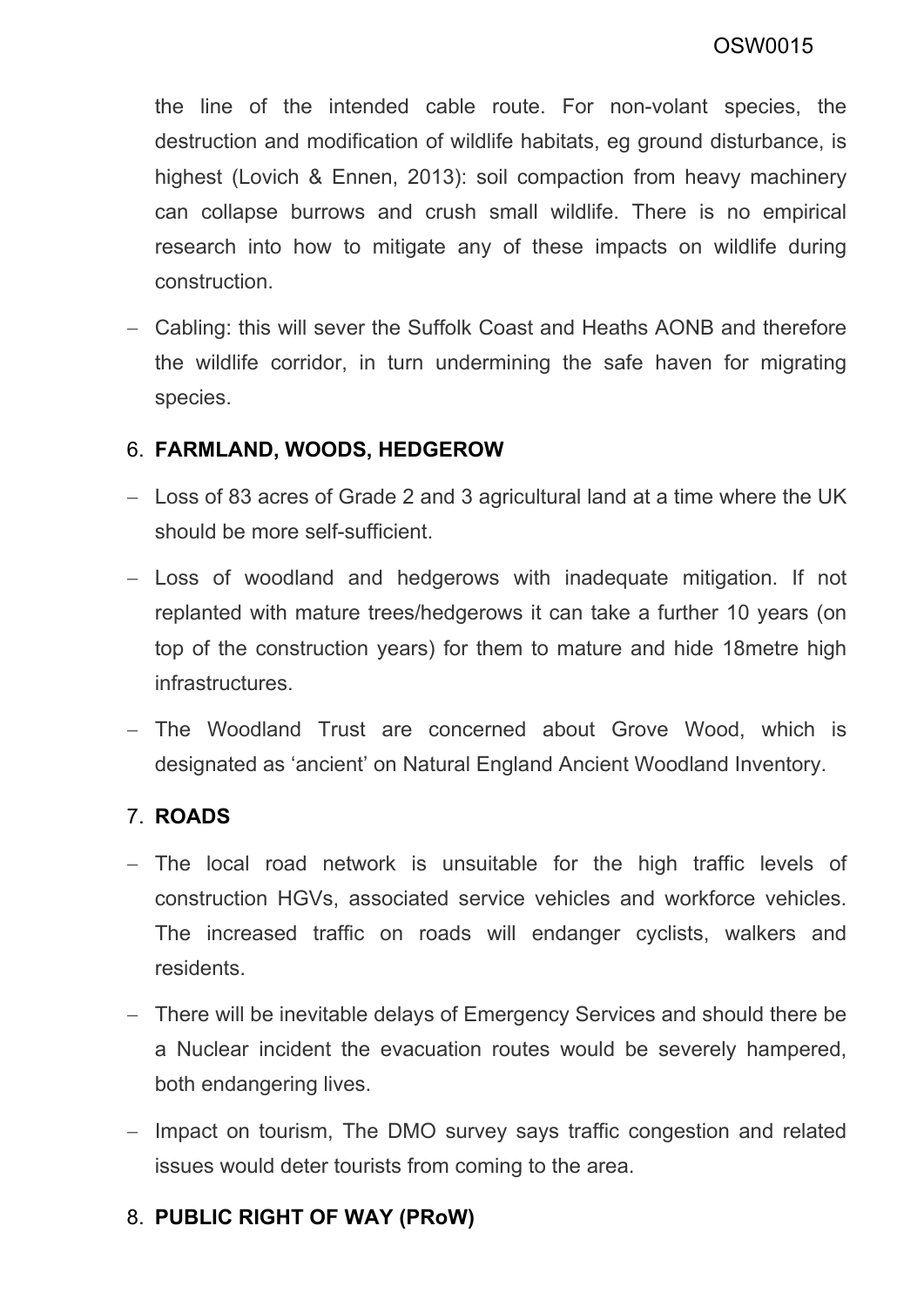- The Application fails to address the impact on the amenity value of the 26 PRoWs that will be permanently or temporarily closed.
- There is a lack of detail on PRoW closures leading to disruption of the network, thereby leaving local walkers with very limited or no access at all.
- The Landfall site will affect the England Coast Path and the first National Trail in Suffolk which is anticipated to bring economic benefits to the region

#### 9. **TOURISM**

- SPR's media continually promote the job opportunities, this might be the case in Lowestoft with offshore jobs, but there are no benefits to the local community. There will be no additional local jobs, and the loss of tourism will impact Aldeburgh, Thorpeness, Snape Maltings and the surrounding villages.

#### 10. **LOSS OF JOBS**

- The recent DMO survey states that the energy projects "could impact the local visitor economy by up to £40m per year" and has not been addressed in SPR's application.
- Typically, small businesses operate on tight margins and these businesses may not survive.

#### 11. **LAND USE**

These figures are an estimation of ScottishPower Renewables EA1N and EA2's impact on the land use of the area. They are derived from SPR document: EA2 Land Use Cumulative Impact Assessment with the Proposed East Anglia ONE North Project - Source: Preliminary Environmental Information for East Anglia TWO Offshore Windfarm, Appendix 21.1 Volume 3 Document Reference – EA2- DEVWF-ENV-REP-IBR-000816\_001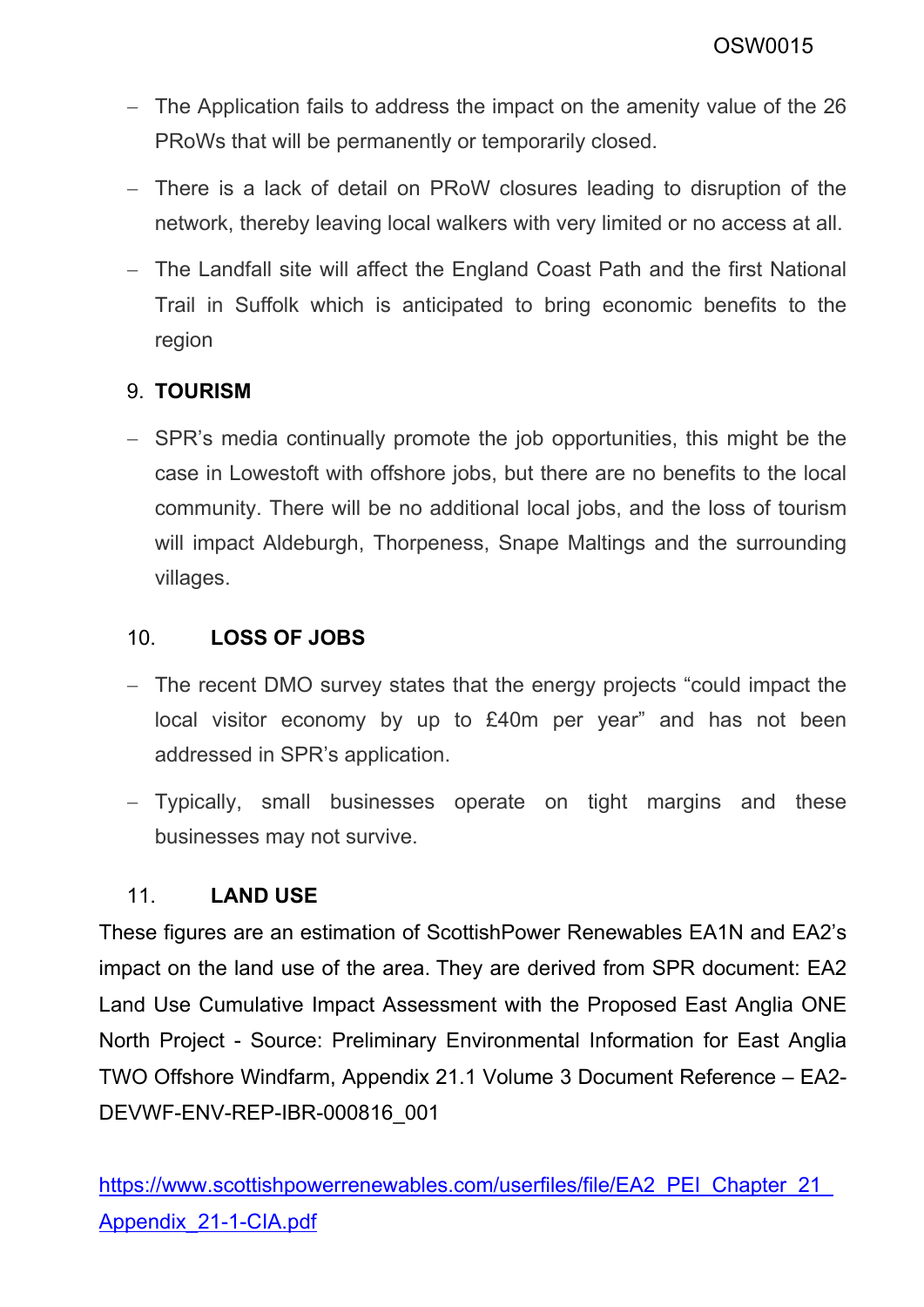| sq metres  | acres  | Ha Cable Corridor                    |
|------------|--------|--------------------------------------|
| 635,000.00 | 156.91 | 63.5 Cable Route                     |
| 205,000.00 | 50.66  | 20.5 Cable Route CCS's               |
| 82,000.00  | 20.26  | 8.2 Temp. Roads                      |
| 922,000.00 | 227.83 | 92.2 TOTAL                           |
|            |        |                                      |
|            |        | <b>Substation Complex at Friston</b> |
| 51,000.00  | 12.60  | $5.1$ CCS $\times$ 3                 |
| 72,000.00  | 17.79  | 7.2 Permanent footprint for 2 SS     |
| 12,000.00  | 2.97   | 1.2 Access Road                      |
| 79,000.00  | 19.52  | 7.9 NG Substation CCS                |
| 45,000.00  | 11.12  | 4.5 NG Permanent footprint*          |
| 640,002.60 | 64.00  | 25.9 TOTAL                           |

*\*Unclear whether this is included in NG Substations CCS*

From these proposals, we can deduce that 118 Ha of agricultural, woodland and recreational land will be appropriated during construction and at least 20 Ha removed permanently.

This would be for one project only. For six wind farm transmission infrastructure projects, these numbers would increase proportionately.

#### 12. **POLLUTION**

- Light pollution from substations, compounds and construction areas with 24hr security lights will result in the disappearance of Suffolk's unpolluted dark skies.
- Noise pollution from traffic, construction and the substations' constant noise during its operational life span will destroy coastal Suffolk's valued peace and tranquillity.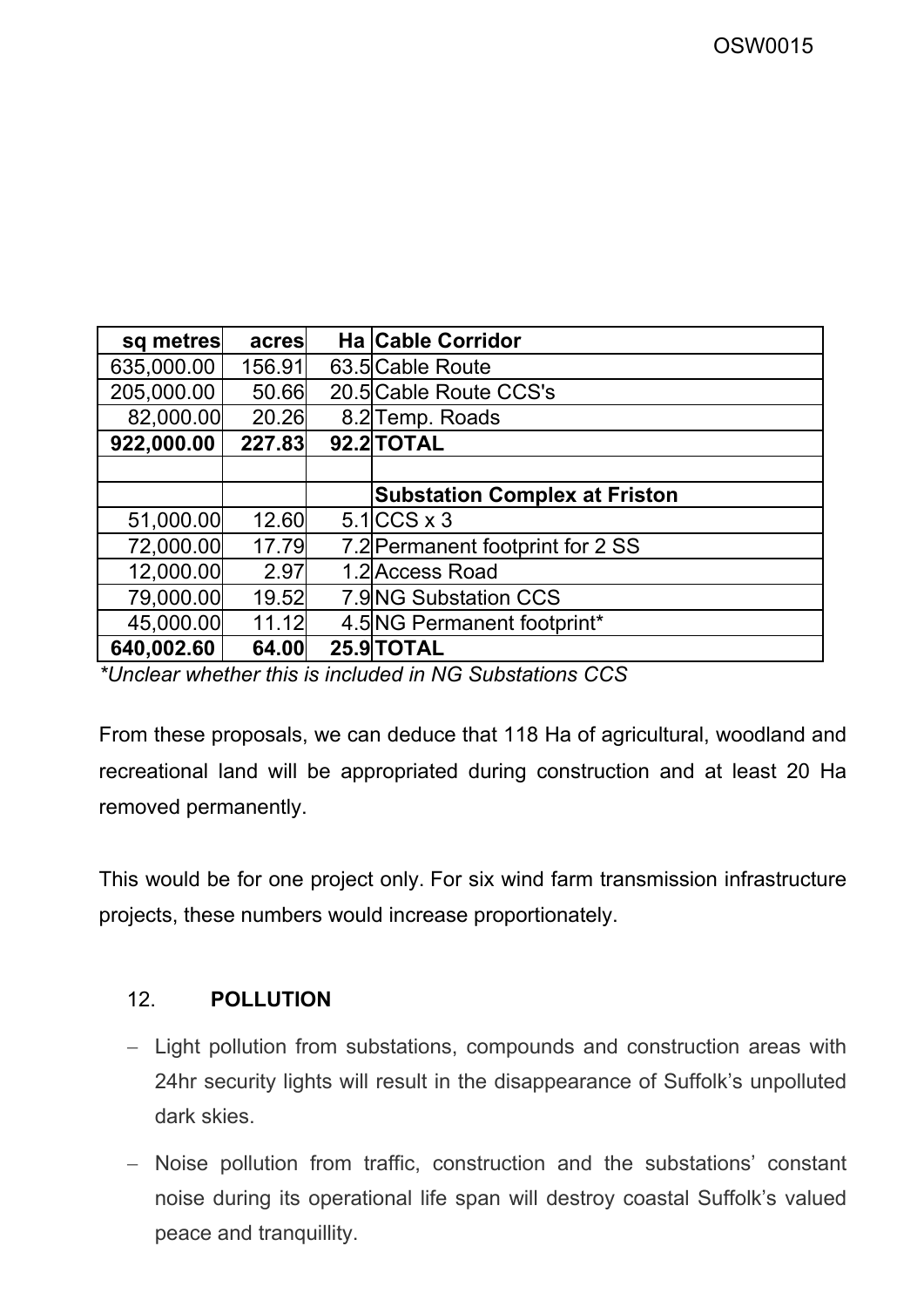- Air pollution from traffic and trenches excavated through Suffolk's light sandy soil will lead to loss of visibility and cause respiratory health issues.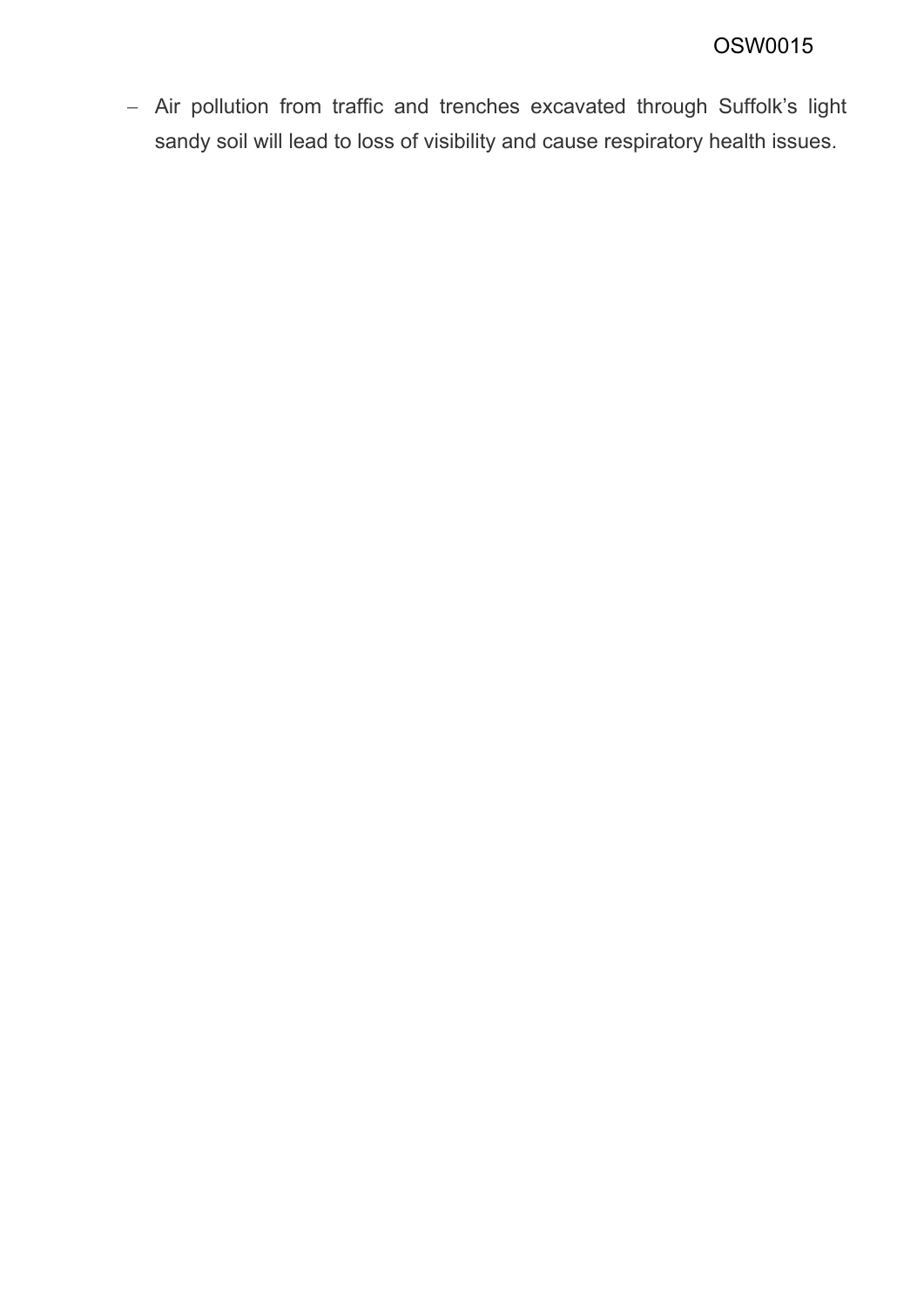## **THE OPPORTUNITY FOR A NEW SOLUTION**

#### **A NATIONAL STRATEGY FOR OFFSHORE TRANSMISSION:**

The UK is a world leader in offshore wind power. However, this will be undermined by the absence of a national strategy for transmission infrastructure.

[The](https://www.thecrownestate.co.uk/en-gb/media-and-insights/news/2018-the-crown-estate-shares-further-detail-on-plans-for-round-4-including-proposed-locations-to-be-offered-for-new-seabed-rights/) [Crown](https://www.thecrownestate.co.uk/en-gb/media-and-insights/news/2018-the-crown-estate-shares-further-detail-on-plans-for-round-4-including-proposed-locations-to-be-offered-for-new-seabed-rights/) [Estate](https://www.thecrownestate.co.uk/en-gb/media-and-insights/news/2018-the-crown-estate-shares-further-detail-on-plans-for-round-4-including-proposed-locations-to-be-offered-for-new-seabed-rights/) and [Crown](https://www.crownestatescotland.com/what-we-do/map) [Estate](https://www.crownestatescotland.com/what-we-do/map) [Scotland](https://www.crownestatescotland.com/what-we-do/map) maps projecting the offshore wind leasing potential of the UK's sea beds are a matter for concern. Within 50 years the UK could be surrounded by hundreds of windfarms. The present offshore 'point to point' transmission system would carve up precious land at an alarming rate destroying the land required for people to live, work and play in. New innovative solutions have to be found without delay.

A recent industry [report](https://sse.com/media/669511/Delivering-40GW-of-offshore-wind-by-2030.pdf) [from](https://sse.com/media/669511/Delivering-40GW-of-offshore-wind-by-2030.pdf) [SSE](https://sse.com/media/669511/Delivering-40GW-of-offshore-wind-by-2030.pdf) stated that the present 'point to point' offshore transmission grid connection system is not sustainable and offshore solutions should be put in place. This is not a new idea. Reports stating this were published for review by Ofgem, National Grid and Government in 2008, 2011 and 2015. National Grid's input to the 2008 report titled: ["UK](https://assets.publishing.service.gov.uk/government/uploads/system/uploads/attachment_data/file/196493/OES_NatGrid_OnshoreETS.pdf) [Offshore](https://assets.publishing.service.gov.uk/government/uploads/system/uploads/attachment_data/file/196493/OES_NatGrid_OnshoreETS.pdf) [Energy](https://assets.publishing.service.gov.uk/government/uploads/system/uploads/attachment_data/file/196493/OES_NatGrid_OnshoreETS.pdf) [Strategic](https://assets.publishing.service.gov.uk/government/uploads/system/uploads/attachment_data/file/196493/OES_NatGrid_OnshoreETS.pdf) [Environmental](https://assets.publishing.service.gov.uk/government/uploads/system/uploads/attachment_data/file/196493/OES_NatGrid_OnshoreETS.pdf) [Assessment](https://assets.publishing.service.gov.uk/government/uploads/system/uploads/attachment_data/file/196493/OES_NatGrid_OnshoreETS.pdf)" was prophetic: Para 193. "*Indeed, if coordinated development does not occur and projects are considered on a piecemeal basis, the overall network design and substation extension requirements are certain to lead to a sub-optimal solution with significant increase in the impact on the onshore network."*

The UK should collaborate closely with other North Sea countries on the development of a meshed North Sea grid, which would seek out common goals to develop more renewable energy achieved more efficiently. The European Commission report on hybrid offshore wind projects found the potential of a 10% saving.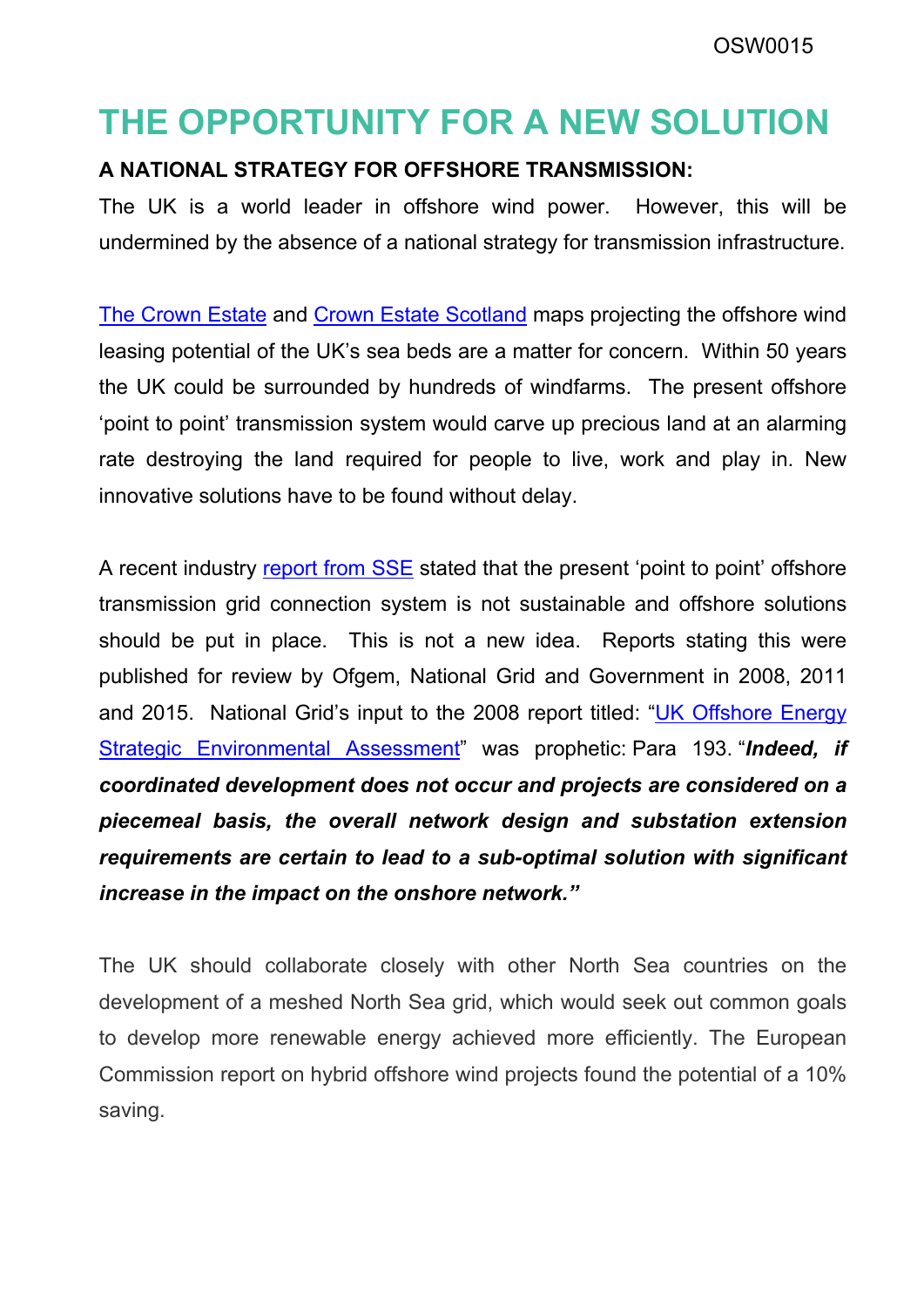The North Sea Wind Power Hub (NSWPH) has made massive technological advances within the last two years and has invited the UK and Norway to join them in the development of offshore energy islands.

Here is an opportunity for the UK Government, National Grid, Ofgem and Developers to work together to trial an offshore transmission energy island. Legislation appears to be the bottle neck. This should not be so, during WWI and WWII legislation was swiftly put into place to help the nation fight the war. Today, new legislation has been passed to counteract COVID-19 and enable Nightingale hospitals to be set up in a matter of weeks. It is therefore within the power of this majority Government to bring in new legislation expeditiously.

We propose, as a matter of urgency, that the necessary legislation is put in place to allow the pooling of wind power from diverse developers into a main arterial corridor (a modular grid or ORM) bringing the power to a single Mega Hub closer to the Thames Estuary with a landfall on an already industrialised site, a brownfield site, thereby negating the need for incremental onshore substations around the East Anglian coast. According to our research of other North Sea countries and their plans, the construction of offshore modular grids with offshore substation platforms can take as little as four years to implement. Currently, the principal excuses for not going ahead with these more innovative solutions are the lengthy process ("it will take ten years") and cost. We challenge both assertions as being incorrect. The collective corridor approach proposed by SEAS is faster than a prolonged judicial review and cheaper than the currently proposed outdated approach of onshore incremental substations. The cost efficiencies gained by the pooling of wind power and by the convergence into one single Mega Hub are quantifiable.

We propose the formation of a new task force or committee, with representatives from the various relevant institutions: the National Grid, Ofgem, wind power engineers, academics specialising in step change technology, DEFRA, BEIS, developers with a focused brief, to set out the trajectory to establish an offshore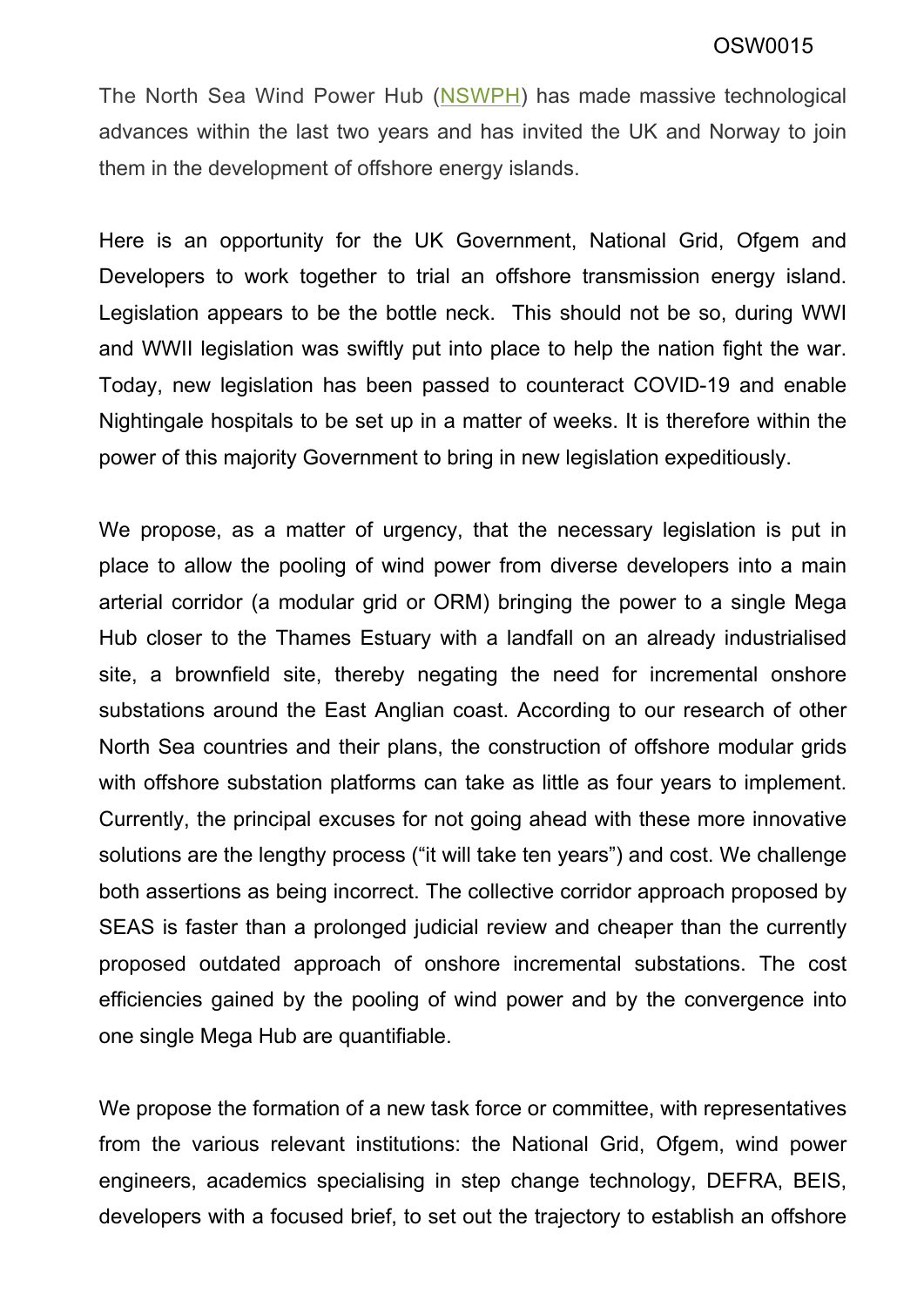solution transmission infrastructure within five years, and with a business model requiring a levy to be placed on each participating developer together with a small premium for paying customers.

This is a win-win-win concept. The environment benefits, the economy benefits and the wind power industry benefits from a more efficient and sustainable collective approach. The evolving optimisation of our renewable energy delivery system requires a national strategy, not the current adhocracy.